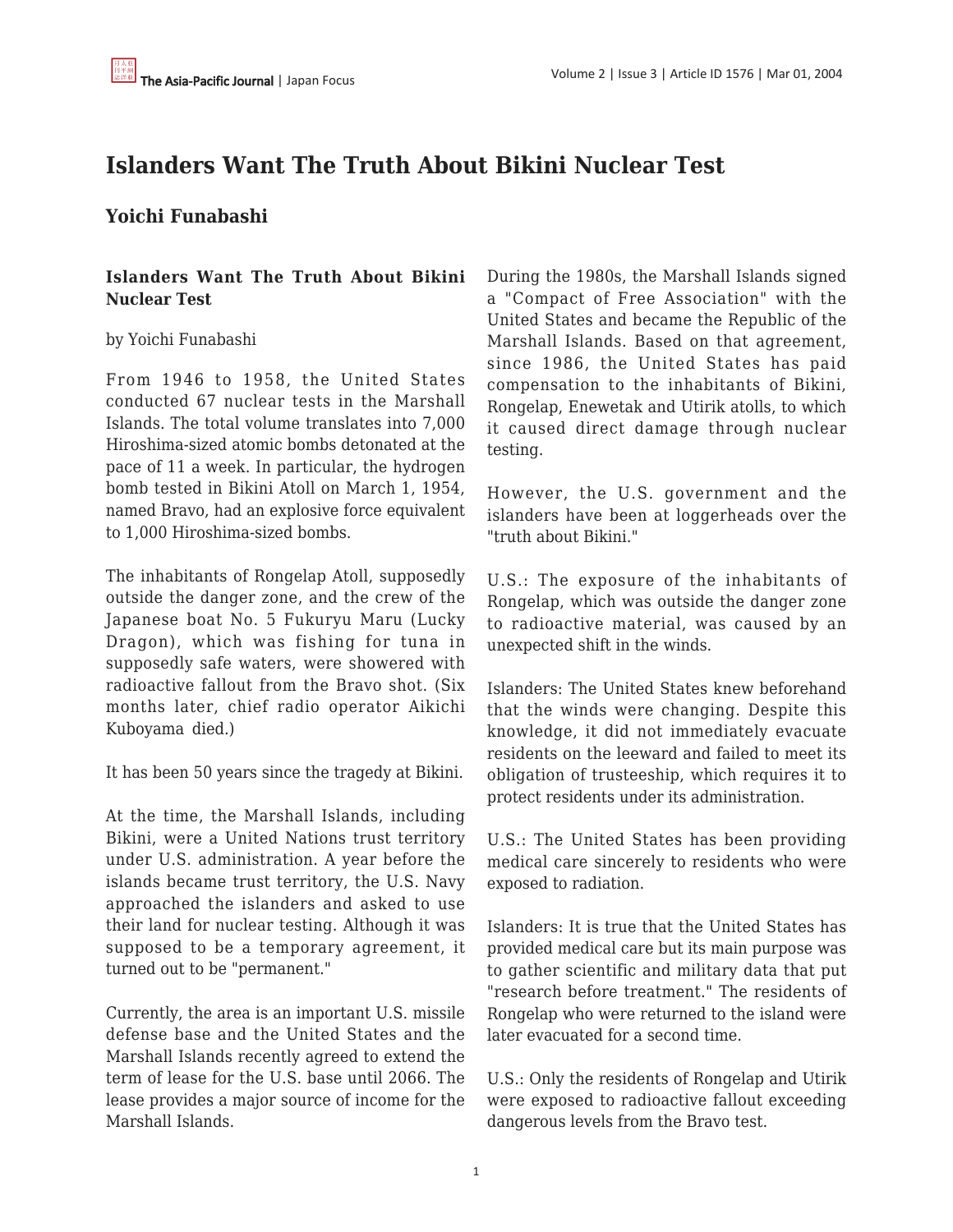Islanders: While only the inhabitants of four atolls receive medical subsidies, diseases related to nuclear contamination such as cancer are affecting many other islanders as well.

After the Cold War, the U.S. administration under President Bill Clinton declassified a substantial portion of official documents concerning the Bravo test kept by the government at the time. The documents revealed that:

(1) The military had predicted that the winds were going to change.

(2) It had injected radioactive substances into Rongelap residents and fed them drinks containing such substances.

(3) The United States had planned beforehand to implement "Project 4.1" to study the effects of nuclear radiation on human beings with residents exposed to radioactive fallout. (See Holly M. Barker's Bravo for the Marshallese: Regaining Control in a Post-Nuclear, Post-Colonial World, published by Wadsworth in 2004.)

While it cannot be said that the entire study was aimed at conducting experiments on humans, the U.S. government has admitted that some part of the study deviated from purely treatment purposes.

I asked Marshall Islands Foreign Minister Gerard Zackios for his views by telephone. Zackios told me that there was still a mountain of things that needs to be done, including providing medical care, cleaning up the environment, providing additional compensation and resettling islanders. On the occasion of the 50th anniversary of the Bravo shot, the Marshall Islands wants Americans and people around the world to know the dreadful consequences of nuclear tests and that problems resulting from the tests remain unsettled to date. He stated that the government will "continously push" for congressional public hearings to resolve the problems.

The residents are still unable to dispel doubt that they were made the subjects of human experiments. They want the United States to give a final answer to that question.

Whatever it takes, "we want to know the nature of the program that happened here," Zackios said. Although the U.S. government has disclosed some official documents, certain paragraphs have been "marked in black ink or been identified as 'Information Confidential."' The Marshallese want to know the truth about the project.

The tragedy of No. 5 Fukuryu Maru, which was sprinkled with radioactive dust near Bikini Atoll, gave rise to the postwar anti-nuclear movement in Japan.

Japan's anti-nuclear movement encountered various problems such as the clash of Socialist-Communist factional interests, excessive victim psychology and anti-American sentiments among some people and the trend to ritualize "prayers" and "anger." At the same time, however, the Bikini fallout also led us to take a new look at Hiroshima and Nagasaki.

But the Japanese perspective on the Bikini tragedy tended to focus on Japan's position as a victim that shared the same agony and hardly addressed its prewar responsibility for encouraging the militarization and colonization of the Marshall Islands.

Even though Japan has identified the Marshall Islands as a country that shared the same experience, the Japanese have long called theirs "the only country that experienced atomic bombings."